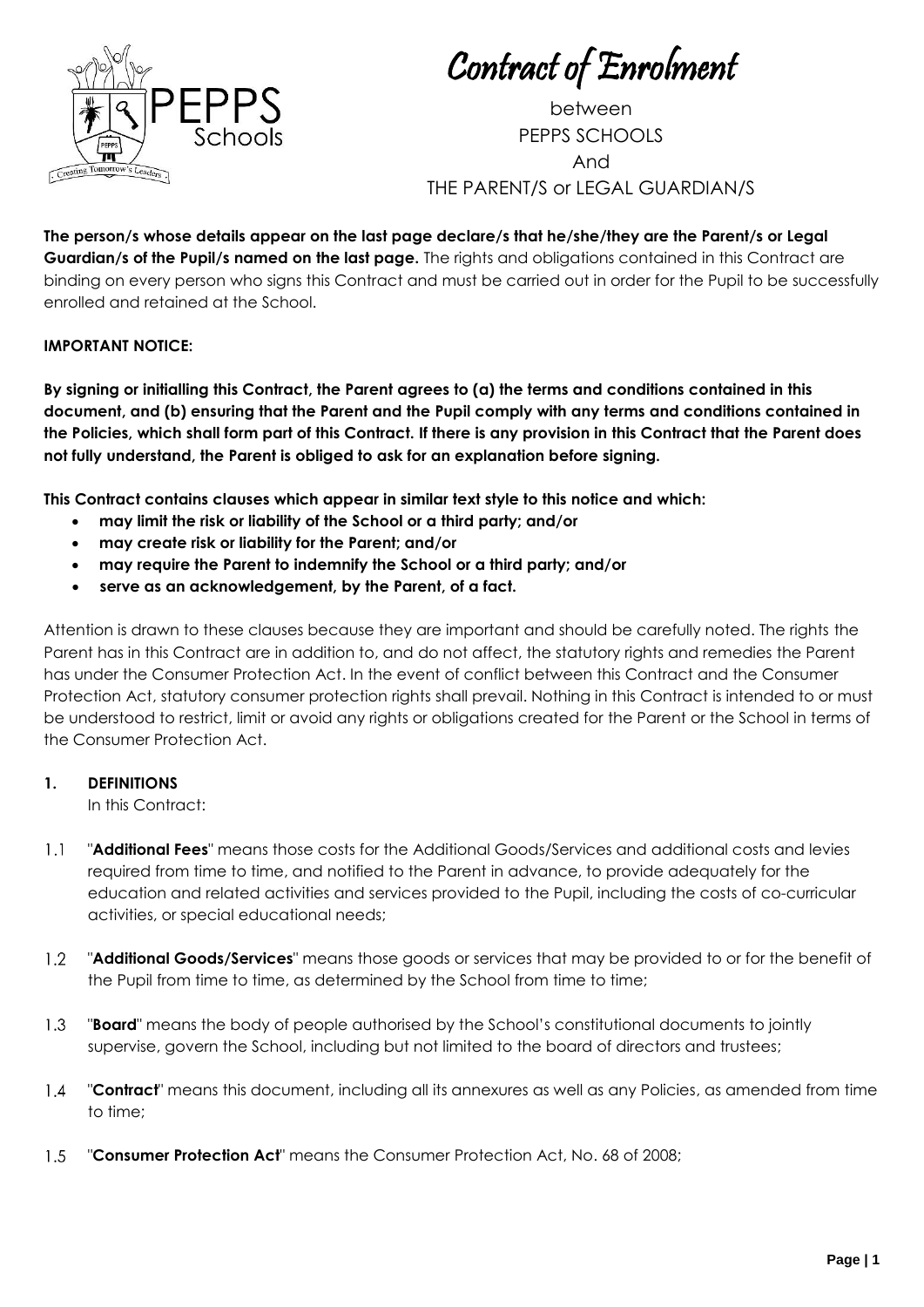- "**Enrolment Fee**" means the amount of money payable by the Parent/s to the School to cover all the  $1.6$ administrative costs involved in registering a Pupil at the School and which may include an initial contribution to the development and capital costs of the School;
- $1.7$ "**Fee**" means any amounts owing to the School for a Pupil's enrolment, education and related activities at the School. Such Fees shall be clearly communicated to the Parent in advance and may include, but are not limited to, the:
- 1.7.1 Enrolment Fee;
- 1.7.2 School Fees;
- 1.7.3 Additional Fees;
- $1.8$ "**Head of School**" means the person appointed by the Board to be responsible for the day-to-day management of the School, including anyone to whom such duties have been delegated;
- 1.9 "**Income Tax Act**" means the Income Tax Act, No. 58 of 1962;
- "**Pupil**" means the child (of any age) admitted by the School to be educated, whose details appear **on the last page;**
- "**Pupil Intellectual Property**" means any and all intellectual property created, developed and/or generated by the Pupil, including, without limitation:
- 1.11.1 artworks, drawings, music and/or writing;
- 1.11.2 all patents and applications therefor and all reissues, divisions, renewals, extensions, provisionals, continuations and continuations-in-part thereof;
- 1.11.3 all copyrights, copyright registrations and applications therefor, and all other rights corresponding thereto;
- 1.11.4 all software, databases and data collections and all rights therein;
- 1.11.5 all moral and economic rights of authors and inventors, however denominated;

All rights arising out of or associated with any of the foregoing, including all rights to sue and recover damages for past, present and future infringement, misappropriation, dilution or other violation of any of the foregoing; and all rights or forms of protection having equivalent or similar effect to any of the aforementioned, which may subsist in any country in the world;

- 1.12 "Material Breach" means a breach that is material in the context of the overall arrangements between the School, the Parent and the Pupil as set out in this Contract or Policies from time to time and, for the avoidance of doubt and without limitation, is considered to exist where the Parent or the Pupil (as applicable):
- 1.12.1 fail to uphold or contravene this Contract and/or the Policies, as introduced and amended from time to time;
- 1.12.2 fail to pay any fees by their due date;
- 1.12.3 fail to fulfil any legal requirements necessary for the Pupil to attend school in South Africa;
- 1.12.4 act in such a way that the Parent or the Pupil (as applicable) become uncooperative with the School and, in the reasonable opinion of the Head of School, the Parent or the Pupil's behaviour negatively affects the Pupil's or other Pupils progress at the School, the well-being of School staff, or brings the School into disrepute; or
- 1.12.5 the School determines, in its reasonable opinion, that any unjustifiable act or omission by the Parents or the Pupil has caused or could reasonably cause reputational harm to the School;
- 1.13 "**Parent**" means a parent or legal guardian of a Pupil, who has signed this Contract and whose details appear **on the last page**;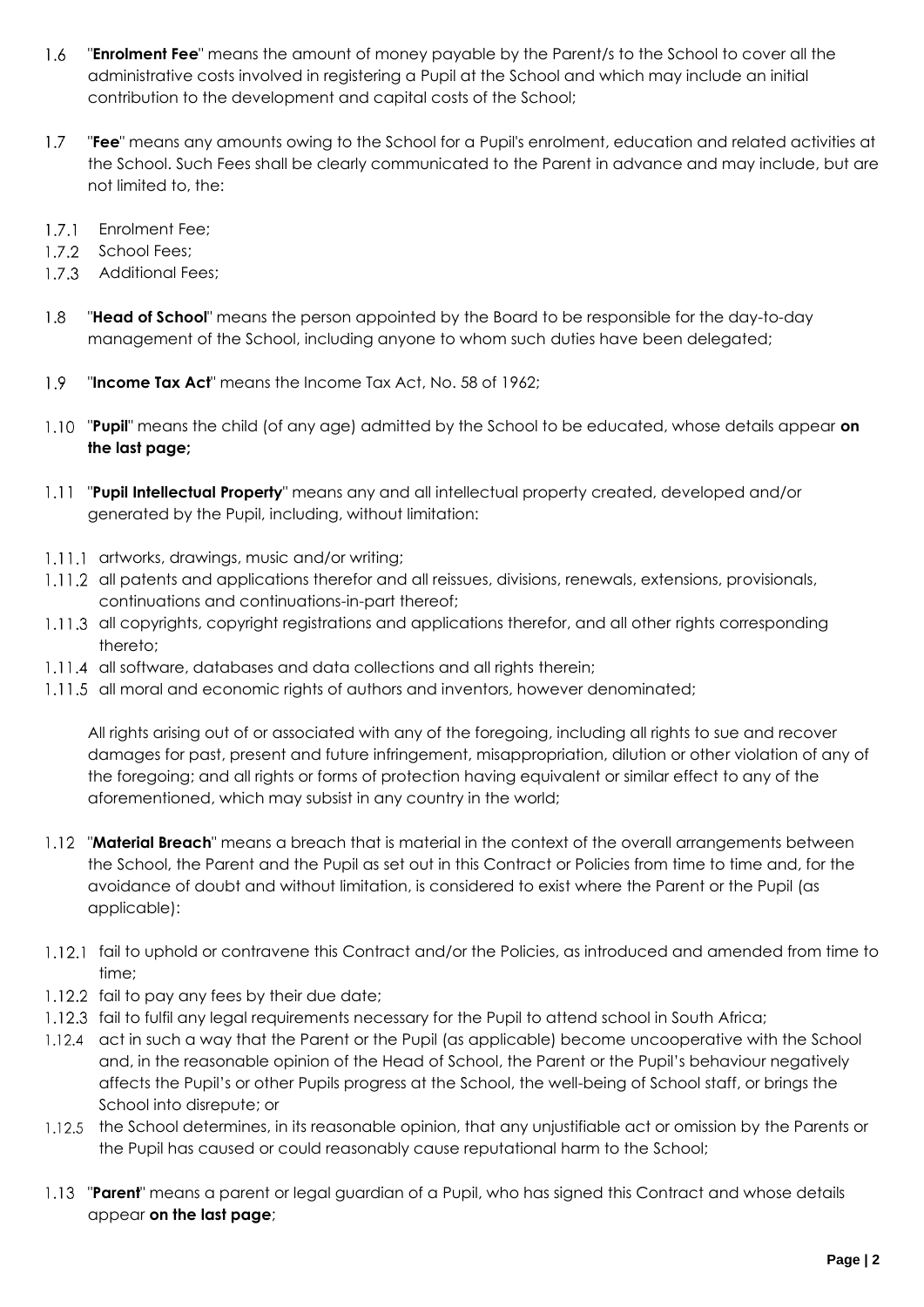- 1.14 "**Parties**" means the Parent/s and the School;
- 1.15 "**Payer**" means the person or entity, other than the Parent, nominated by the Parent to be responsible for paying some or all of the fees;
- "**Policies**" means the rules and principles adopted by the School, as published by the School from time to time, which are used to regulate the day-to-day running of the School. The Policies, Practices and Procedures booklet for each school is available on the PEPPS Website [\(www.pepps.co.za\)](http://www.pepps.co.za/)
- **"POPI Act**" means the Protection of Personal Information Act, No.4 of 2013;
- "**School**" means PEPPS Schools;
- "**School Fees**" means the amount of money payable by the Parent/s to the School in connection with a Pupil's education, excluding any Enrolment Fee
- "**School Rules**" means the rules of the School, an up to date copy of which is available on the website, [www.pepps.co.za.](http://www.pepps.co.za/) These rules may be amended from time to time for legal, safety or other reasons or in order to assist the proper administration of the School;
- "**Magistrate's Court Act**" means the Magistrates' Courts Act, No. 32 of 1944;
- 1.22 "Term" means the period of the academic year during which the School holds classes and co-curricular activities, as notified to Parents from time to time;
- 1.23 **"Third Party**" means the person or entity, other than the Parent, nominated by the Parent to be responsible for the payment of any one or more or all of the Fees, provided that nomination will not absolve the Parent from liability for those said fees.

### **2. ACKNOWLEDGMENT, COMMITMENT AND ADHERENCE TO THE VALUES, EDUCATIONAL METHODS, ETHOS AND MISSION OF THE SCHOOL**

- $2.1$ The Parents acknowledge and accept that the School is acting as experts in education and that the School has developed its own distinctive values, ethos, educational philosophy and pedagogical methodology. By enrolling the Pupil in the School, the Parents bind and commit themselves and the Pupil to uphold and respect the values, educational methods, ethos, traditions, philosophy, history and mission of the School, as articulated in the School's mission statement, policy documents, rules and/or codes of conduct from time to time.
- 2.2 If at any time the Parents are of the view that the values, educational methods, mission, ethos and objectives of the School are incompatible with those of the Parents or the Pupil, the Parents undertake to withdraw the Pupil from the School subject to the terms and conditions of this Contract and the best interests of the Pupil.
- $2.3$ The Parents undertake that they will, and procure that the Pupil will, respectfully adhere to and/or participate in all School activities that may include any and all practices established by the School as a means of giving expression to its values, ethos and mission. If the Parents and/or the Pupil conduct themselves in a manner inconsistent with, or that fails to uphold, such values, ethos and mission, the School shall be entitled to terminate this Contract.

The Parties undertake in favour of one another to display and exercise good faith to each other in giving effect to the terms of this Contract and to use their respective reasonable endeavours to do all such things (and procure the doing of all such things) as may reasonably be required to give effect to the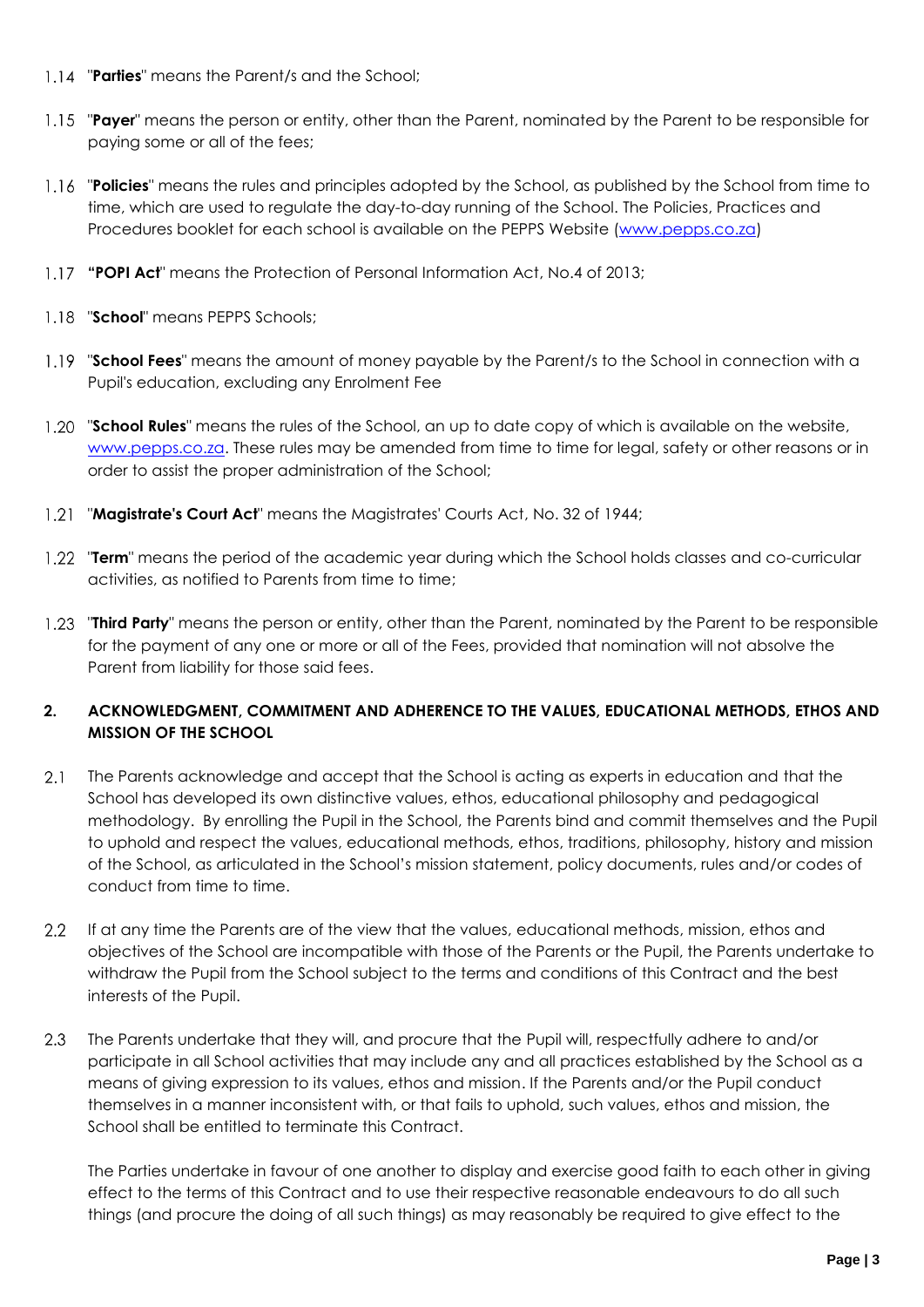terms and intended purpose of this Contract and to uphold the rights and enforce the obligations of any Party under this Contract.

# **3. GENERAL OBLIGATIONS OF THE SCHOOL**

- $3.1$ **The admission and enrolment of Pupils to the School is at the sole discretion of the School who may not grant the Pupil admission to the School and may grant temporary or provisional enrolment to the School subject to such further terms and conditions which the School may impose. The School may, after following due process, cancel enrolment in accordance with the Rules.**
- $3.2$ For the sake of clarity, this Contract regulates the enrolment and admission of the Pupil to the School and also regulates the relationship between the School, the Pupil, the Parents and/or a Third Party once the Pupil is admitted and enrolled with the School.
- $3.3<sub>2</sub>$ While the Pupil remains a pupil of the School, the School undertakes to exercise reasonable skill and care in respect of their education and welfare. This obligation will apply during school hours and at other times when the Pupil is permitted to be on School premises or is participating in activities organised by the School.
- Unless the Parents write to the School in advance with the specific purpose to withhold their consent, the Parents consent to the Pupil:
- 3.4.1 taking part in supervised School activities. These activities may include contact sports and sports or activities with some risk of physical injury;
- 3.4.2 travelling to supervised School activities that take place outside of School premises.
- $3.5$ The School will take reasonable care to avoid loss, damage, injury or death to the Pupil. The School will not be responsible for any loss, theft, damage, harm, injury or death that results from the Pupil taking part in any School activities.
- $3.6$ The School shall monitor the Pupil's progress at the School and produce regular written reports. The School will advise the Parents if the School has any concern about the Pupil's progress, but the School does not undertake to diagnose any learning disability or other condition: a formal assessment can be arranged either by the Parents or by the School at the Parents' expense.
- $3.7$ The Parties take cognisance of the limitations of the School's physical environment, facilities and resources which limit its ability to provide high-quality education to Pupils with special educational needs (whether due to neurological barriers, hearing impairments, visual barriers, physical barriers, behavioural, psychological or emotional barriers or any other medically assessed special need). **To the extent that, in the reasonable opinion of the School, in their capacity as professionals and experts in education and after following due process, the School cannot, or can no longer, provide adequately for the Pupil's special educational needs, the School may not offer enrolment with the School or may cancel this Contract in terms of clause 11.3.**

### <span id="page-3-0"></span>**4. DISCLAIMERS AND INDEMNITY**

 $4,1$ **The Parent indemnifies and holds harmless the School, the Board, the Head of School and the employees as well as their authorised agents and/or representatives against actions, proceedings, claims, demands, liabilities, losses and reasonable costs and expenses whatsoever in respect of, or in connection with damage or loss to property, real or personal, and injury to persons, including injury resulting in death, arising out of or as a consequence of the Pupil's enrolment at the School, save that the School shall be liable and liability will not be excluded under this clause [0](#page-3-0) in respect of loss occasioned by gross negligence and/or wilful misconduct attributable to the School, the Board, the Head of School and the employees as well as their authorised agents and/or representatives.**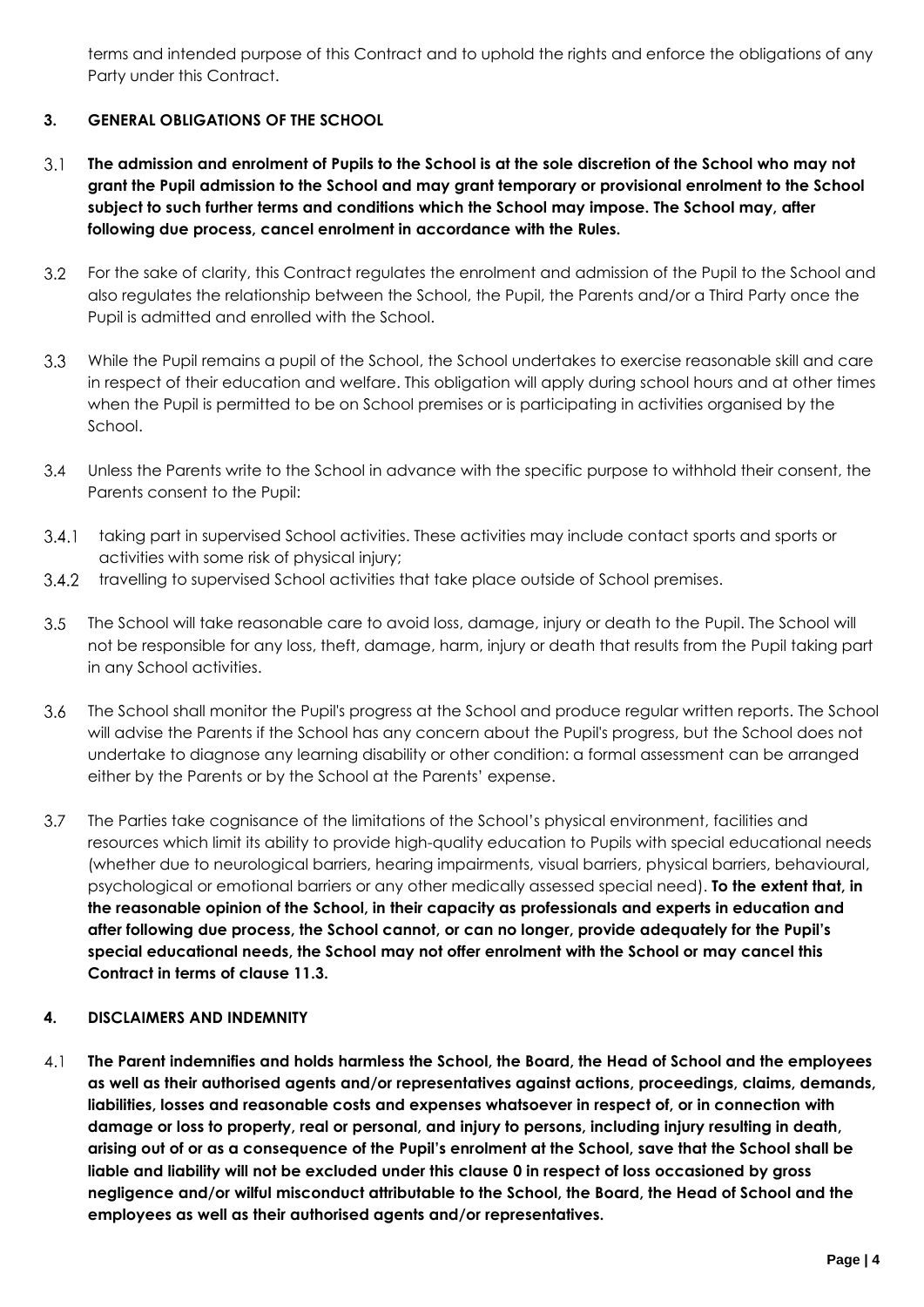$4.2$ Unless you expressly notify us in writing to the contrary, you consent to the Pupil/s participating, under proper supervision, both in and outside the School, in sports and other activities (including contact sports) which may entail some risk of physical injury, as well as to the Pupil travelling to and participating in School activities and programmes outside the School. **Subject to the School taking reasonable care to avoid harm and save for any gross negligence on the part of the School, its employees or agents, the School is not responsible for loss or damage resulting from such sports, activities or programmes and you indemnify the School against any claims in that regard.**

#### **5. PARENT'S GENERAL OBLIGATIONS**

- $5.1$ **The Parents will inform the School in writing, prior to admission and enrolment, of any special educational needs of the Pupil known to you, of the kind referred to in clause 3.7.**
- $5.2$ **In order to fulfil the School's obligations, the School needs the Parents' co-operation. Without detracting from any specific obligations contained in this Contract, the Parents are required to: fulfil the Parents' own obligations under these terms and conditions; encourage the Pupil in his or her studies, and give appropriate support at home; keep the School informed of matters which affect the Pupil; maintain a courteous and constructive relationship with School staff; and attend meetings and otherwise keep in touch with the School where the Pupil's interests require the Parents to do so.**
- $5.3$ **The Head of School may, if it is justifiable to do so and after following due process, require the Parents to remove or may suspend or exclude the Pupil if the Parents' behaviour is in the reasonable opinion of the Head of School so unreasonable as to affect or likely affect the progress of the Pupil or another Pupil (or other Pupils) at the School or the well-being of the School staff or to bring the School into disrepute.**
- 5.4 **The Head of School may, if it is justifiable to do so, require the Parents to remove or may suspend or exclude the Pupil from the School, if he/she considers that the Pupil's attendance, progress or behaviour (including behaviour outside School) is seriously unsatisfactory and in the reasonable opinion of the Head of School the Pupil's removal is in the School's best interests or those of the Pupil, other Pupils or the wider School community. In this case, the Parents will be asked to remove the Pupil at a specified date that may be shorter than the two months notice period.**
- $5.5$ **When the Head of School contemplates the possibility of removal or exclusion of a Pupil under clauses 5.3 or 5.4, it should follow a fair process (which may include a hearing) to solicit representations on the Pupil's best interests and right to a basic education.**
- 5.6 **The School rules set out examples of offences likely to be punishable by suspension or exclusion. These examples are not a closed list and a Pupil may be excluded or suspended for offences which are not included in these examples. In particular, the Head of School may, subject to applicable law, decide that suspension or exclusion for a lesser offence is justified where there has been previous misbehaviour by the Pupil, or the circumstances of the case otherwise justify such action.**
- **6. POLICIES OF THE SCHOOL**
- $6.1$ **The Parents acknowledge and declare that they have read and understood the Policies and agree to abide by the provisions of the Policies. The School undertakes to make copies of all Policies available on the School's website.**
- $6.2$ The Parents acknowledge that they are responsible for the Pupil, whether on the property of the School or not, after the notified finishing times of any school activity/event/function and that they will ensure that the Pupil obeys all school rules and policies where they apply to the Pupil.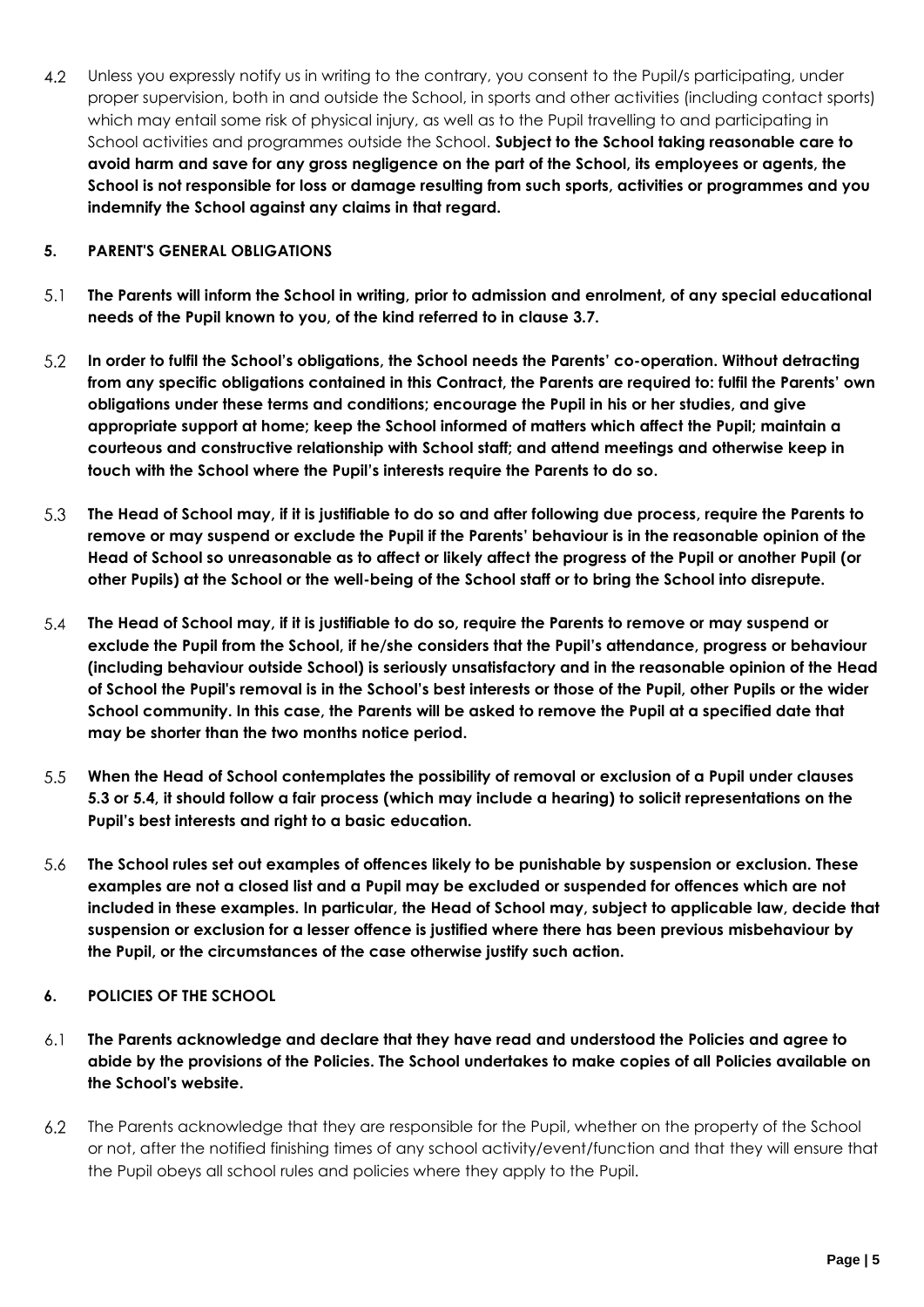### **7. ACCEPTANCE AND ENROLMENT FEE**

- $7.1$ An offer of a place for a Pupil at the School is accepted by the Parents by signing this Contract and paying the Enrolment Fee and school fees in advance as stated on the Acceptance Letter.
- $7.2$ If, subsequent to entering into this Contract, the Pupil does not take up a place at the School (save for by reason of death or long term hospitalisation) the Enrolment Fee and school fees paid in advance will not be refunded to the Parents. These will be kept by the School as a reasonable cancellation fee for the Pupil's withdrawal,

# **8. PAYMENT OF FEES**

- $8.1$ **The Parents, jointly and severally, have absolute responsibility for the payment of any Fees applicable to the Pupil attending the School.** The Parents also acknowledge that the Fees are payable in advance. The School will be entitled to recover from the Parents default administration costs and collection costs, including legal costs on the attorney and client scale and collection commission to the extent permitted by law.
- $8.2$ The Parents and/or the Third Party accept the Additional Goods/Services. The Parents and/or the Third Party expressly agree to the delivery or performance of the Additional Goods/Services and accept liability for payment thereof, in accordance with clause 8.1. The Parents and/or the Third Party acknowledges that the Additional Goods/Services are not unsolicited, within the meaning of the Consumer Protection Act or otherwise and that the Parents would have expressly accepted such Additional Goods/Services.
- $8.3$ The Parents confirm that a statement signed by the Business Manager or Head of School showing the amount owing by the Parents or the Third Party to the School shall be rebuttable proof that the said amount is due, owing and payable. Where the quantum of the School's claim is thereafter disputed by the Parents or the Third Party, the Parents or the Third Party shall bear the onus of proving that such amount is not owing and/or due and/or payable.
- $8.4$ In the event of the Third Party taking responsibility for the payment of the Fees, the Parents by the Parents' signature hereto, hereby bind themselves jointly and severally in the Parents' personal capacity as surety and co-principal debtor with the Third Party for payment to the School of any amounts which are owing and may at any time become owing to the School by the Third Party.
- $8.5$ The Parents also acknowledge that if any instalment on account of a Fee which is payable is not paid on the due date, the whole balance of the Fee outstanding will immediately become due and payable by you. No indulgence or grant of time by the School will constitute a waiver of its rights under this Contract or otherwise.
- 8.6 The Parents are entitled to elect (at enrolment and prior to the beginning of each school year) whether to pay School Fees annually or monthly, the total costs of which will be set out in a fee schedule and communicated to the Parents on enrolment and in advance of any increase in School Fees.
- 8.7 The Parents agree that Fees paid in advance will be deposited by the School and held in accordance with the Consumer Protection Act, but that the School will be entitled to treat the interest generated from such funds as income.
- 8.8 The School Fees will be reviewed from time to time and may be increased by an amount which the School considers reasonable. The School will endeavour to give the Parents at least two calendar months' notice of any increase in the fees due for a particular year. The Parents have a right to cancel this Contract without penalty should the School Fees increase to an amount which the Parents no longer wish to pay, provided that the Parents give the School written notice of that intention within 7 (seven)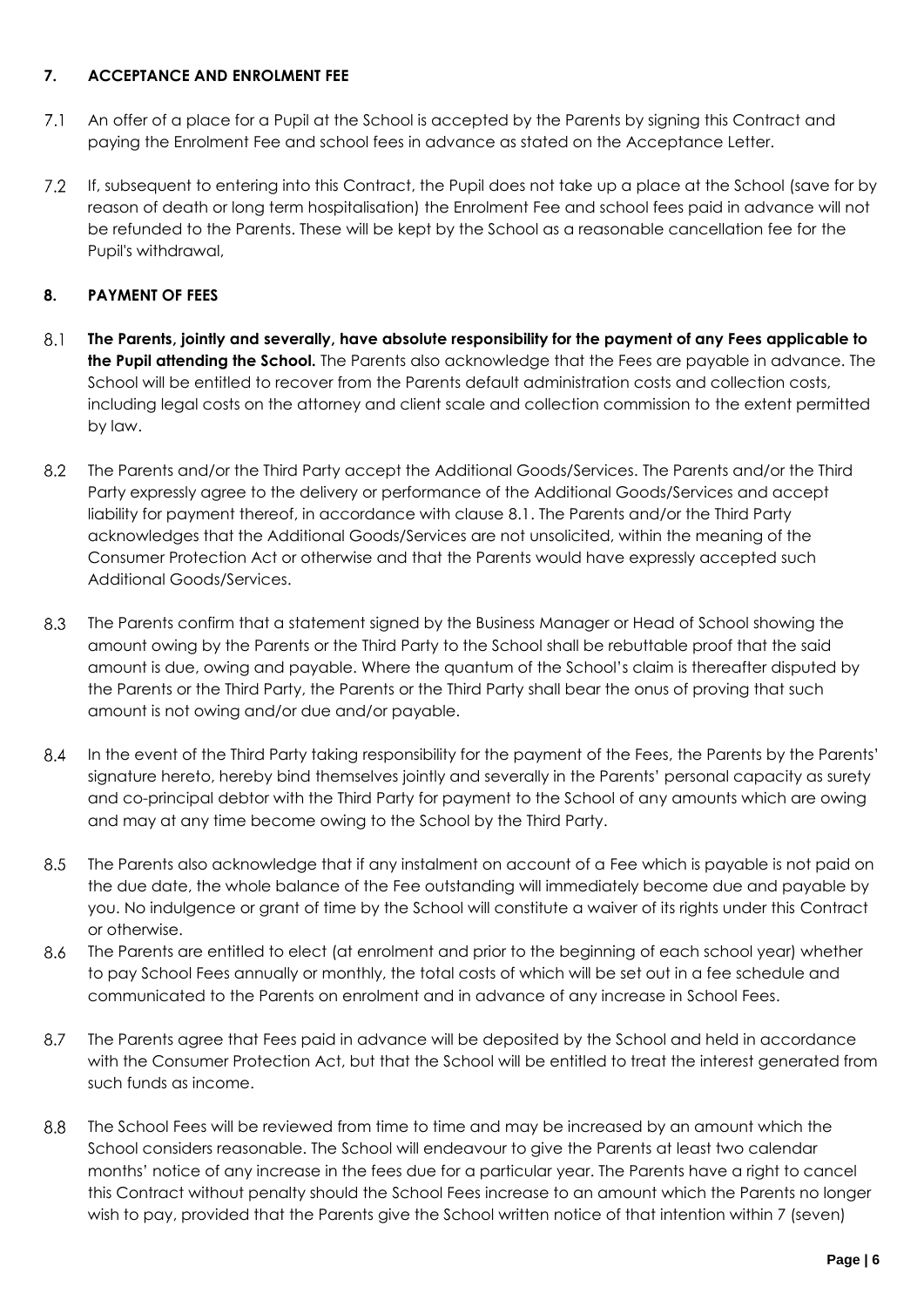days of the School's notification of an increase, failing which the cancellation provisions of clause 11.2 will apply, and the Parents will be required to provide two months' notice or pay two months' fees in lieu of notice.

# **9. PROTECTION OF PERSONAL INFORMATION**

- $9.1$ By entering into this Contract, and unless the Parents at any time instruct the School expressly and in writing to the contrary, the Parents' consent is given for the School to:
- collect, store and process names, contact details, photos, videos and information relating to the Pupil, and to such information being made available to other parents/guardians, staff or responsible persons engaged or authorised by the School for School-related purposes to the extent required for the purpose of managing relationships between the School, parents/guardians, and current Pupils as well as providing references and communicating with the body of former Pupils; and
- $9.1.2$ supply information and a reference in respect of the Pupil to any educational institution which the Parents propose the Pupil may attend. The School will take care to ensure that all information that is supplied relating to the Pupil is accurate and any opinion given on his/her ability, aptitude and character is fair. However, the School cannot be liable for any loss the Parents or the Pupil is alleged to have suffered resulting from opinions reasonably given, or correct statements of fact contained, in any reference or report given by the School.
- 9.1.3 Positive results, excellent samples of work, photos and videos of pupils may be used in the marketing material of the school.

### **10. PUPIL INTELLECTUAL PROPERTY DEVELOPED DURING THEIR TIME AT THE SCHOOL**

The School acknowledges that the Pupil may, during their time at the School, create, invent or develop Pupil Intellectual Property. Any rights to the Pupil Intellectual Property are not transferred to the School and shall remain the property of the Pupil. To the extent that any Pupil Intellectual Property is included in the circumstances contemplated in this Contract, the Parents, on behalf of the Pupil, hereby grant the School a perpetual, fully paid-up, worldwide, non-exclusive, royalty-free, transferable right and licence to use and reproduce the Pupil Intellectual Property to the extent reasonably necessary to give effect to the objectives contemplated in this Contract.

### **11. TERMINATION AND NOTICE REQUIREMENTS**

- For the avoidance of doubt, this Contract will terminate when the Pupil completes the School's curriculum and any exit examination the School offer at the end of the Pupil's schooling unless otherwise terminated on the terms of this Contract. This Contract, therefore, has an indefinite term.
- **The Parents have the right to cancel this Contract at any time, for any reason, provided that you give the School two months' notice, in writing, of this intention before the withdrawal of the Pupil from the School. Alternatively, two months' fees (including additional fees pro-rated for the period) is payable to the School in lieu of notice, and as a reasonable cancellation fee taking into account the nature of the educational services, capacity planning and reasonable potential to fill the vacancy.**
- **The School also has the right to cancel this Contract at any time, for any reason, provided that it follows due process and gives the Parents two months' notice, in writing, of its decision to terminate this Contract.** At the end of the period in question, the Parents will be required to withdraw the Pupil from the School, and the School will refund to the Parents the amount of any fees pre-paid after the notice period less anything owing to the School by you.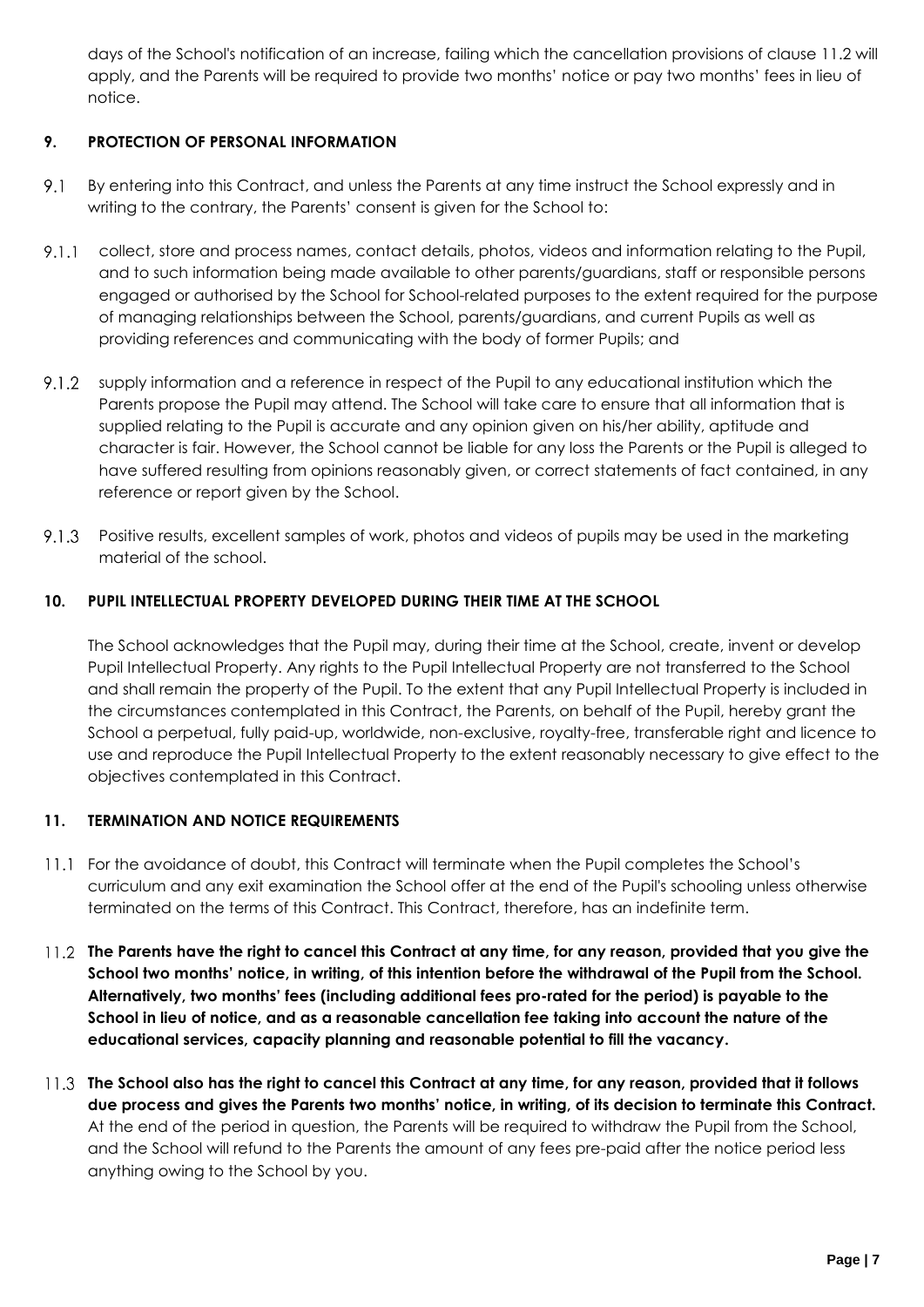**The School may cancel this Contract immediately if the Parents are in Material Breach of any of the Parents' obligations and have not (in the case of a breach which is capable of remedy) remedied the Material Breach within 20 (twenty) business days of a notice from the School requiring the Parents to remedy the breach. The School may, in addition, claim payment of all moneys then owing and damages equal to two months' Fees (as calculated at the time of cancellation) taking into account the nature of the services, capacity planning and reasonable potential to fill the vacancy, but crediting the amount of any pre-paid fees and refunding to the Parents any excess above such damages.**

### **12. SOCIAL MEDIA, MEDIA AND INTERNET USE BY PARENTS AND PUPILS THAT IMPLICATES OR CONCERNS THE SCHOOL**

- 12.1 The Parents undertake that they shall not, and will procure that the Pupil shall not:
- 12.1.1 engage in any media, online communication activities or any other communications in the public domain that, if linked to the School:
	- 12.1.1.1 could have an adverse impact on its reputation or public image, or involve it in a public controversy; or
	- 12.1.1.2 are in breach of the School's Policies, ethics, mission and values;
- 12.1.2 disclose the personal details of the School's employees, other Parents and/or Pupils;
- 12.1.3 disclose any confidential information relating to the School;
- 12.1.4 raise, allude to, or publicise any disputes or grievances pertaining to the School or any of its employees, other Parents or Pupils on social media, the internet, blog posts and/or any other media without first having raised such dispute or grievance, and without first having endeavoured to resolve it, in good faith.
- **Failure to adhere to this clause 12.1 shall constitute a material breach of the Agreement.**

### **13. GENERAL**

- The Parents choose the residential address set out in **the application** as their chosen legal address for the service of all notices and legal processes and the email addresses for all other communications by the School to you.
- 13.2 The Parents confirm that all the particulars that the Parents may furnish or that the Parents have furnished to the School on this Contract or otherwise from time to time are or will be, to the best of their knowledge and belief, full, true and accurate.
- 13.3 The Parents undertake to advise the School in writing of any changes to the details included in this Contract.

### **14. JURISDICTION AND GOVERNING LAW**

This Contract is governed by and shall be construed in accordance with the laws of South Africa. The Parents agree that the School, at its sole discretion, shall be entitled to institute any legal proceedings for the recovery of money owed by the Parents as a liquidated debt or debts to the School in any Magistrate's Court having jurisdiction in terms of sections 45 and 28 of the Magistrates' Courts Act.

### **15. VARIATIONS**

The School reserve the right to change or add to these terms and conditions from time to time for legal, safety or other substantive reasons or in order to assist the proper delivery of education at the School. The School will give the Parents at least a term's notice of any such modifications.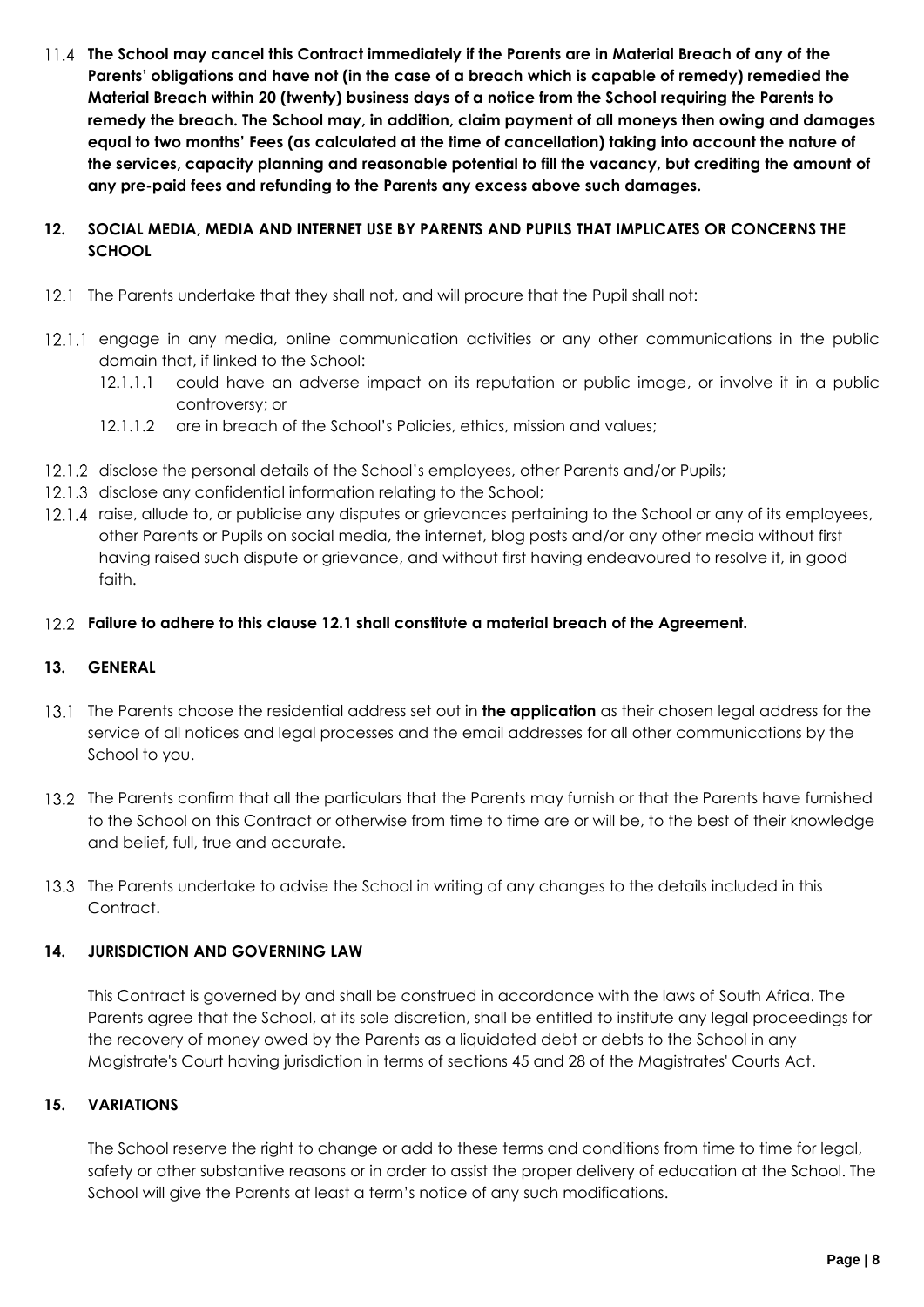Declaration: I/we, the undersigned, do hereby declare that I/we have read and understood this Contract, including the Policies of the School.

| <b>PARENT / LEGAL GUARDIAN 1:</b>                                                                                            |                                                                                                                        |
|------------------------------------------------------------------------------------------------------------------------------|------------------------------------------------------------------------------------------------------------------------|
|                                                                                                                              |                                                                                                                        |
| <b>FULL NAME</b>                                                                                                             | SIGNATURE                                                                                                              |
| RELATIONSHIP TO CHILD/REN                                                                                                    | <b>DATE</b>                                                                                                            |
| <b>PARENT / LEGAL GUARDIAN 2:</b>                                                                                            |                                                                                                                        |
|                                                                                                                              |                                                                                                                        |
| <b>FULL NAME</b>                                                                                                             | SIGNATURE                                                                                                              |
| RELATIONSHIP TO CHILD/REN                                                                                                    | <b>DATE</b>                                                                                                            |
| <b>NAMES OF CHILD/REN AT PEPPS:</b>                                                                                          |                                                                                                                        |
| <u> 1989 - Johann Barn, mars ann an t-Amhain ann an t-Amhain an t-Amhain an t-Amhain an t-Amhain an t-Amhain an t-</u><br>1. |                                                                                                                        |
| 2.                                                                                                                           | ,我们也不能在这里的人,我们也不能在这里的人,我们也不能在这里的人,我们也不能在这里的人,我们也不能在这里的人,我们也不能在这里的人,我们也不能在这里的人,我们也                                      |
| 3.                                                                                                                           | <u> 1989 - Johann Stoff, amerikansk politiker (d. 1989)</u>                                                            |
| 4.                                                                                                                           | <u> 1989 - Johann Stoff, deutscher Stoffen und der Stoffen und der Stoffen und der Stoffen und der Stoffen und der</u> |
|                                                                                                                              |                                                                                                                        |
| <b>CONTRACT DELIVERED TO PEPPS BY:</b>                                                                                       |                                                                                                                        |
|                                                                                                                              |                                                                                                                        |
| <b>FULL NAME</b>                                                                                                             | SIGNATURE                                                                                                              |
| RELATIONSHIP TO CHILD/REN                                                                                                    | <b>DATE</b>                                                                                                            |
| <b>RECEIVED AT PEPPS BY:</b>                                                                                                 |                                                                                                                        |
|                                                                                                                              |                                                                                                                        |
| <b>FULL NAME</b>                                                                                                             | SIGNATURE                                                                                                              |
| <b>DESIGNATION AT PEPPS</b>                                                                                                  | <b>DATE</b>                                                                                                            |